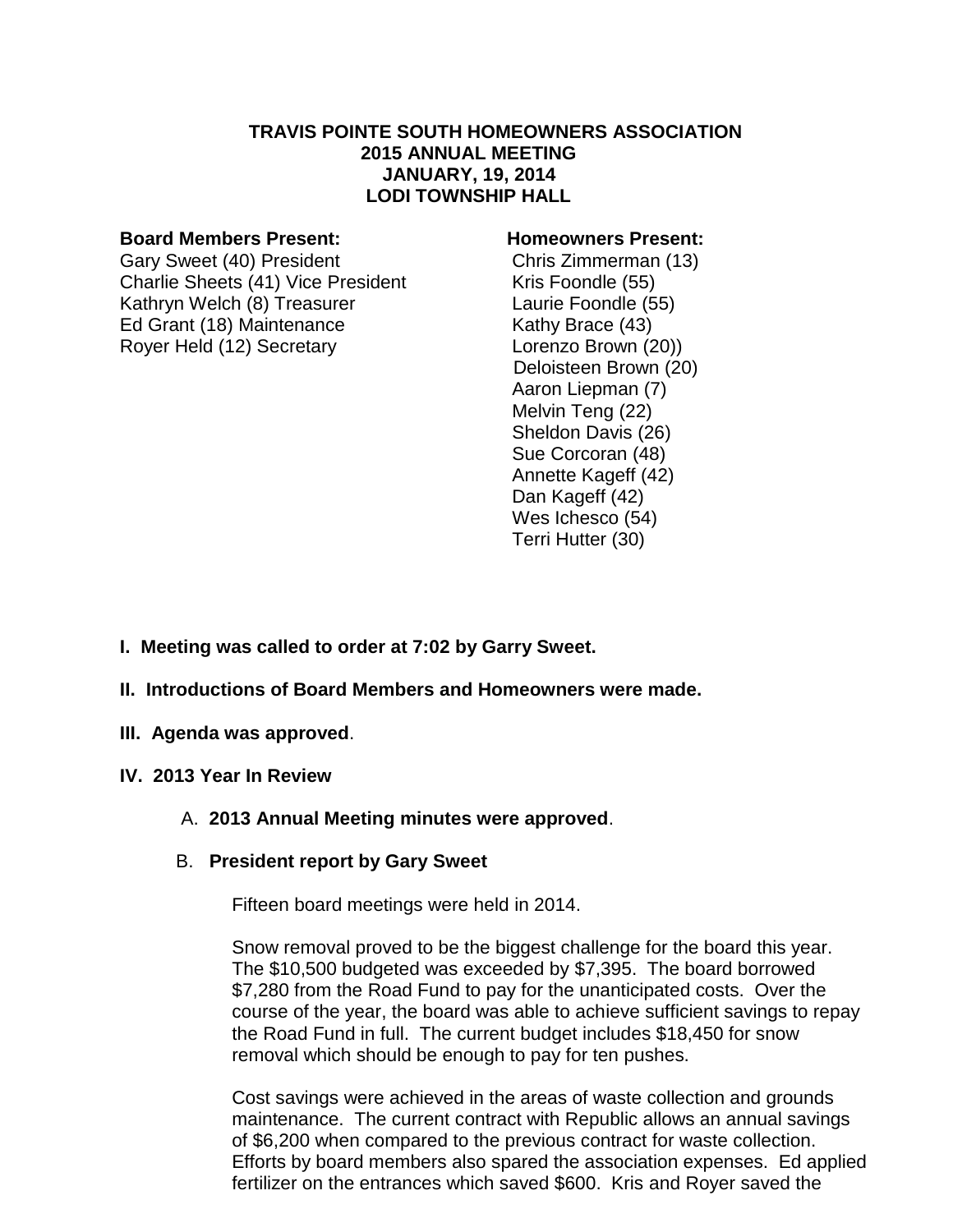association between \$1,500 and \$2,000 by installing a drain by the mail boxes. Royer and Gary saved \$500 by bundling and removing the brush collected during the fall cleanup.

Savings were also achieved through reduced mowing in the common areas around the ponds.

Royer planted an experimental meadow plot near the west pond.

Two news letters were produced, and a survey of homeowner preferences regarding snow plowing was distributed.

# C. **Treasury Report by Kathryn Welch**

Kathryn reviewed the 2014 and 2015 budgets. The Association completed the year \$40 over budget. She indicated that repayment of the Road Fund was also helped by repayment of past association dues from the foreclosed property on Bellwether. A small portion of the delinquent dues that accumulated prior to the foreclosure had to be written off as uncollectable. At the time of the meeting, no homeowners were delinquent in payment of association dues.

The 2015 budget reflects anticipated savings in waste collection. Kathryn noted that the amount budgeted for snow removal for 2015 is on the high side. She also indicated that the bids received for snow removal this year were much higher than in previous years.

The 2015 budget shows no increase in association dues.

Kris inquired why the CD that had recently matured has remained in the Association's checking account. Kathryn replied that the rates for CD's are so low and the penalty for early withdrawal so high, that it made sense to wait until rates were more favorable before committing to a longer term investment.

Kris also asked what would be done with any surplus that might arise if the budget for snow removal is not exceeded. Wes and Annette mentioned that the fence along the south of the subdivision needs attention. Annette urged the board to maintain a budget surplus if possible.

Kathryn mentioned the need for an audit of the Road Fund. Kris volunteered to perform the audit for the Association.

The budget was approved with a unanimous vote.

### D. **Maintenance/Grounds Report by Ed Grant**

**Accomplishments for 2014**: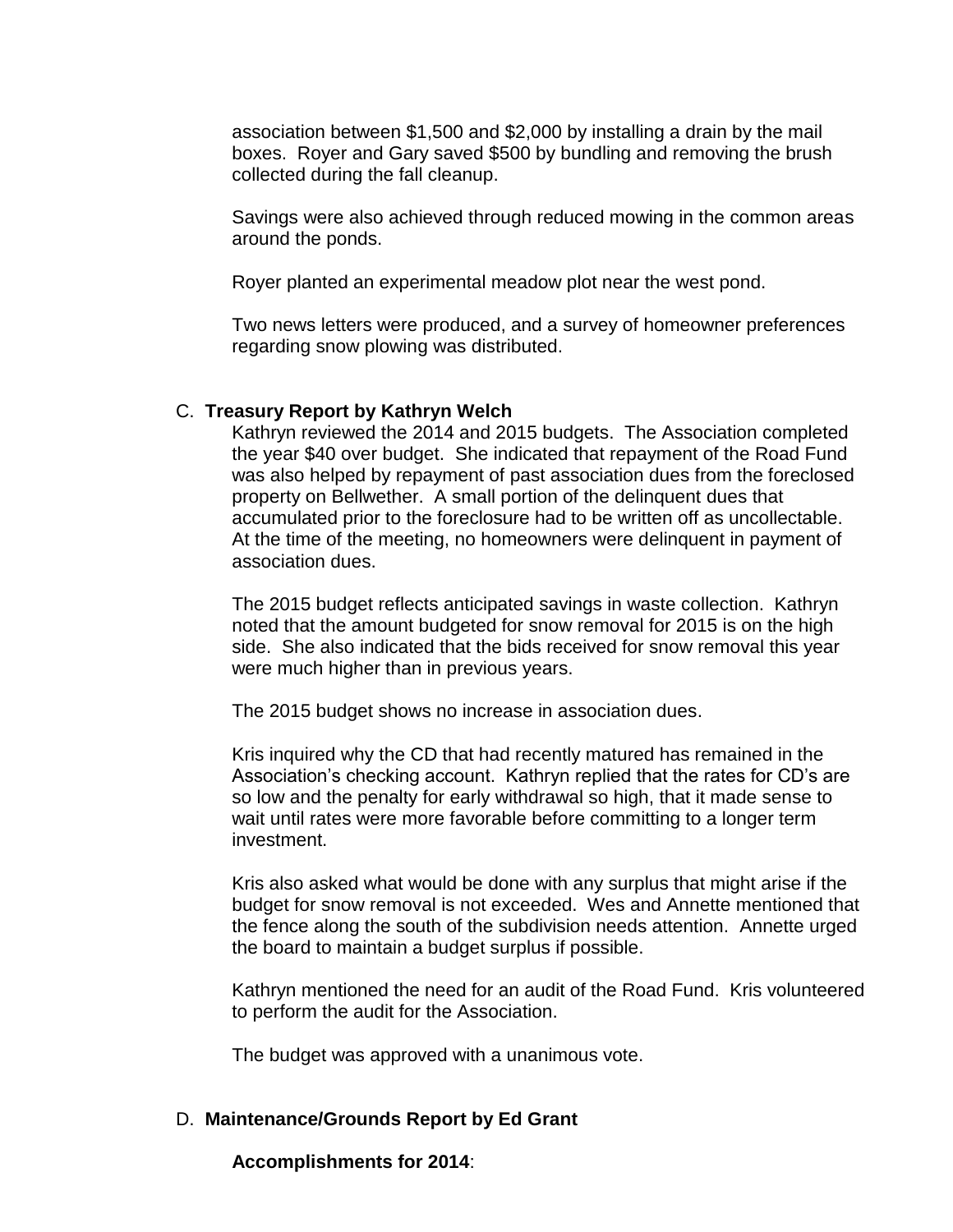- Wes and Royer repaired the light at the south entrance.
- Two cleanup days were held in 2014. Mulch was spread in the spring and brush was removed from around the west pond in the fall.
- Ed arranged to have the ponds tested in the spring and again in the summer by a professor from the University of Michigan. Pond health was found to be quite good. It appears that less frequent mowing of the grassy areas around the ponds is helping keep runoff in check.
- Ed got a list of the chemicals used by the pond treatment company to make sure that what was being applied was appropriate.
- The \$275 donated to the Association's flower fund enabled plantings at both the north and south entrances. Butterfly weed and Hosta were planted at the north end. Roses and creeping Flox were planted at the south end.
- Bids were obtained for snow removal from eight vendors. Ed contacted as many potential bidders as possible, but many chose not to respond. Bids were solicited both for fixed and variable pricing. In addition, vendors were asked to provide a price for individual homeowner contracts. Only two responded with bids for home owner contracts. Margolis Companies was awarded the contract.
- Ed will serve as the Association's contact for problems regarding snow removal.
- Charlie will serve as the Association's contact for problems with waste removal.
- Kris will post his contact information on the Association's web site.
- Ed opened the floor for discussion regarding home owner preferences regarding snow removal. Terri and Annette provided their perspectives on past experience with surpluses and deficits in the budget for snow removal. Past boards have had to deal with budget surpluses resulting from years with little snowfall. Deficits have not occurred as often as surpluses. Annette encouraged the board to allow a surplus to accumulate. Terri felt that when the surplus reached \$20,000, some of the surplus could be used for other purposes. There was a general consensus that maintaining a \$10,000 balance in a separate "snowy day" fund would be prudent.

In closing, Ed suggested that instead of the Association paying for the snow removal of each driveway, the Board would offer each resident/home owner an annual reduction of \$200 in association dues which, in turn, the individual homeowner would be responsible for the snow removal of their own driveway, contracted as they see fit, either privately or negotiated with the company that is currently contracted